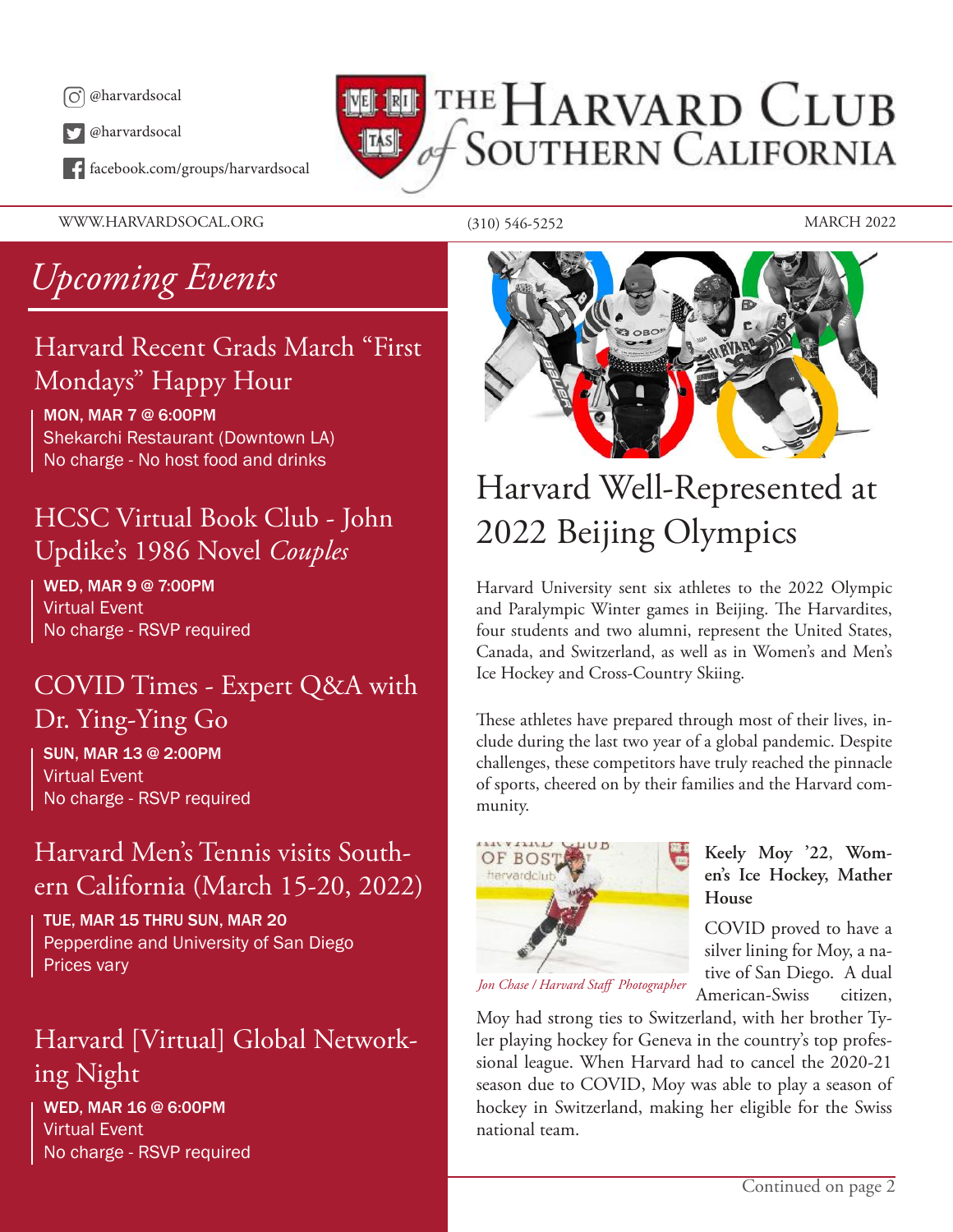"In so many ways, COVID was so tough. But it was such a blessing for me in so many ways. If COVID hadn't hit, I would have had to take off from school to be with my dad [Moy's father died in 2020 after a battle with cancer]," Moy said. "It gave me the year of freedom that I needed to go play in Switzerland and have this all happen. It's every athlete's dream to go to the Olympics."



*Matthew Murnaghan/Hockey Canada* 

*Images*

### **Emerance Maschmeyer, '16, Women's Ice Hockey, Quincy House**

Maschmeyer, a former Harvard goalie, led Harvard to the 2015 National Championship game. She then played in the Canadian Women's Hockey League, the Professional Women's Hockey Players Association, and for the last year, she has trained and traveled with Team Canada.

"As a really young player, I thought I could play in the NHL, and then quickly found

out that that wasn't going to be my path. But once I realized that I could represent and play for my country, that was my goal," explains Maschmeyer. "For as long as I can remember, I've been saying that I want to play for Team Canada and play in the Olympics."



*Photo by Gil Talbot*

### **Nick Aburzzese, '23, Men's Ice Hockey, Currier House**

A New York native, Abruzzese leads Havard Men's Hockey as co-captain and is ranked first in NCAA Division I Men's Hockey in points per game. Before COVID cancelled Harvard' 2020-21 season, Abruzzese was named both Eastern College Athletic Conference and Ivy League Rookie of the year, and capped it off by earning his spot on Team USA.

Besides competing, Abruzzese looks forward to the whole experience. "I'm just going to try to take it all in, the different cultures and different countries and different events. Just the melting pot of all the different people and amazing athletes there," he said. "I think that is what I'm going to try to savor the most."



*Photo by Gil Talbot*

### **Sean Farrell '24, Men's Ice Hockey, Cabot House**

Farrell, USA Hockey Junior Player of the Year, has as a sophomore, already made a major contribution to the Harvard team. Hailing from Massachusetts, Farrell represents the U.S. delegation as a member of Team USA Men's Hockey team. He remembered gathering to view the Olympics as a child.

"Everyone watched the Olympics and saw those players, who get to represent their

country on that stage. For college players to get that opportunity this year, it's just incredible," said Farrell. "It was a really emotional moment for me and my family."



*Photo by Gil Talbot*

### **Remi Drolet '24, Cross-Country Skiing, Adams House**

Representing Team Canada, the British-Columbian native Drolet is the third Harvard skier to compete in the Olympics. Eastern Intercollegiate Ski Association 2020 Rookie of the Year in 2019-20, Drolet took a year off to train in Canada, Finland, Sweden, and Mammoth Lakes, California, to be ready for the high-altitude Beijing trails.

"It's really kind of surreal to be here, because I feel like you dream about this when you're a kid," Drolet said about being at the Olympics. "And for the past four years, it's really been one of my major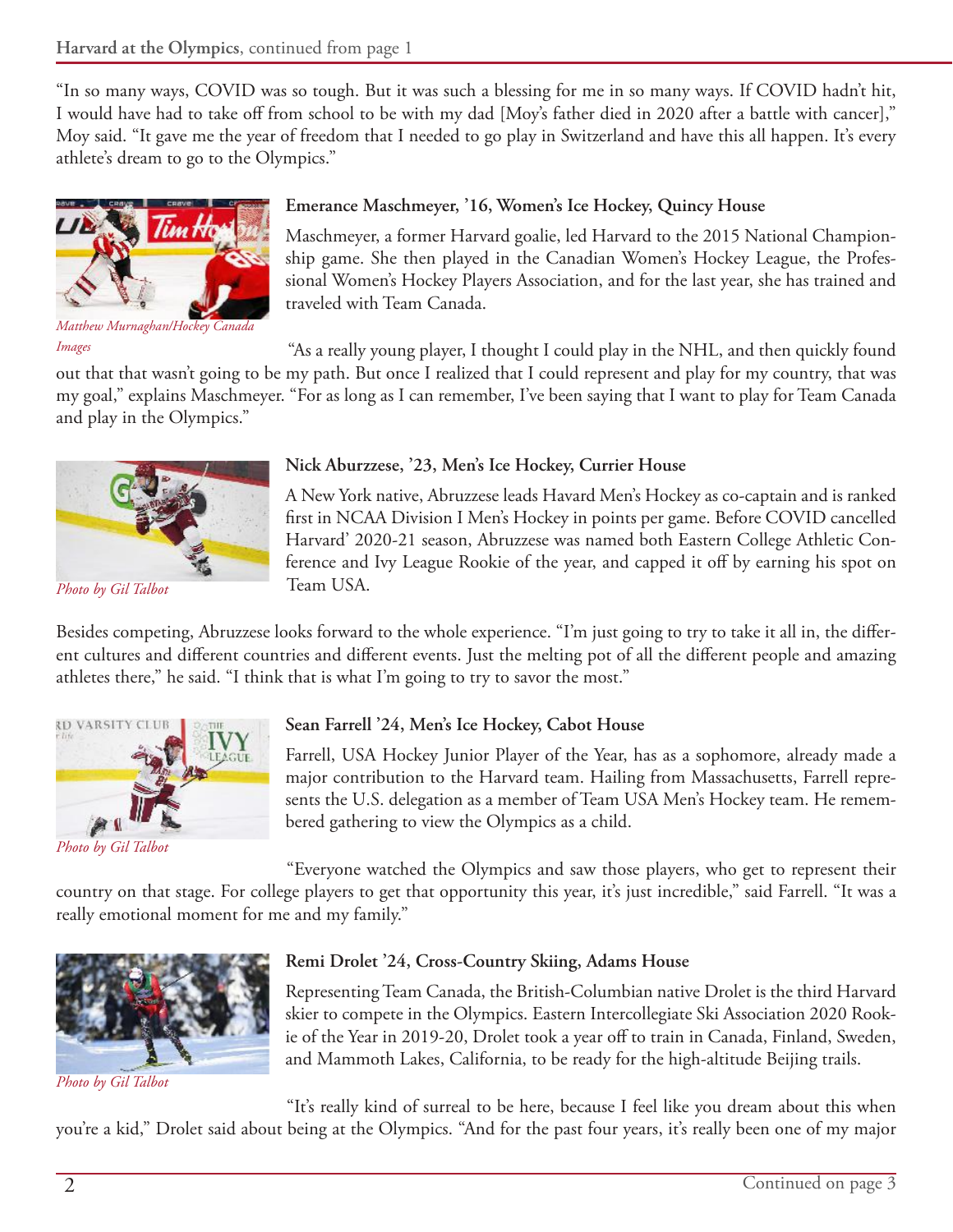goals to make it to the Olympics, and it wasn't easy. But I made it."

At press time, Drolet had finished 33rd in Men's 15 km individual, 11th in Men's 4x10 km Relay, and 57th in Men's 50 km Skiathalon.



*Photo by Luc Percival*

#### **Dan Cnossen, M.P.A. '16, M.T.S. '18, Paralympic Cross-Country Skiing & Biathlon**

Cnossen, age 41, is competing in his third Paralympic Games. Having graduated from Annapolis, Harvard Kennedy School, and Harvard Divinity School, the Navy Seal platoon commander also has a Purple Heart, a Bronze Star with Valor, and six Paralympic medals. Cnossen first learned cross-country skiing as part of his rehabilitation after losing both legs while serving in Afghanistan in 2009. He trained in Colorado and now in Massachusetts, coming full circle to Weston Ski Track, where he trained as a Harvard graduate student.

"Just being in the races you really push yourself to the limit, and with the intensity and the atmosphere of the Winter Games, it enables you to even dig that much deeper, and challenge yourself that much more, and in so doing, you learn a lot about yourself," said Cnossen. "I'm still in love with the sport of cross-country skiing, because it's a wonderful opportunity to get out in the woods, to be in nature," said Cnossen. "It was never about medals."

The 2022 Paralympics will start in Beijing in March 4.

*[Quotes from Kirsten Green, Harvard Correspondent, The Harvard Gazette]*

## **Greetings from your local HAA Elected Director!**



Let me introduce myself with the usual Harvard stats: I'm Maiya Williams Verrone, Class of '84, Adams House and Canaday, American History and Lit major. Several months ago I was elected to represent you, the Harvard Alumni, on the Harvard Alumni Association Board of Directors.

Perhaps you are wondering exactly what I do as an HAA Director. First and foremost, I am tasked with creating ways to keep Harvard alumni connected to their alma mater. Sometimes this is by planning events through various cohorts - for me that would be the Harvard Club of Southern California, The Harvard Black Alumni

Society, The Harvard Lampoon, and Harvard Interviewers in the San Fernando Valley. I am also Harvard's ambassador, keeping you apprised of new exciting things going on in Cambridge. Finally I am a conduit, bringing concerns of the alumni back to the University. If you have ideas, questions, or concerns, just drop me an Email: MaiyaWV@ aol.com. I'd love to hear from you!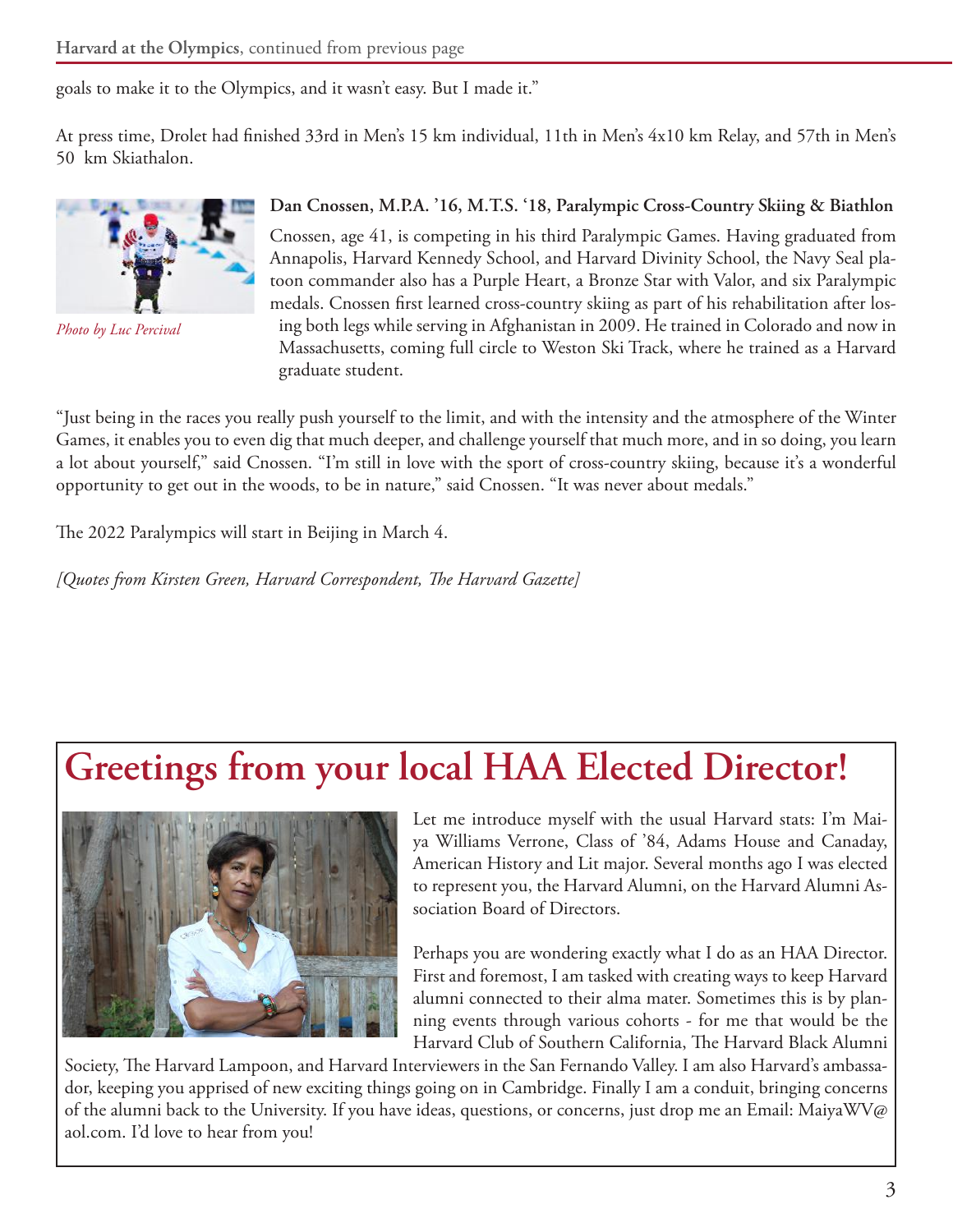### Harvard Recent Grads March "First Mondays" Happy Hour

Start off your month with good food and new friends! We'll be meeting at the below listed location for Happy Hour from 6-7PM on the first Monday of each month. Please RSVP below and contact us if you have any questions.

MON, MAR 7 @ 6:00PM Shekarchi Restaurant (920 S Olive Street, in Downtown LA) No charge, no host food and drinks

### HCSC Virtual Book Club - John Updike's 1986 Novel *Couples*

Join fellow HCSC members to discuss John Updike's 1986 novel *Couples*. This is the first in a series of HCSC Book Club events, in which we will discuss the work of one Harvard-affiliated author every quarter. Attendance will be limited to ten people, so sign up early!

WED, MAR 9 @ 7:00PM Virtual Event via Zoom No charge (pre-registration required)

### COVID Times - Expert Q&A with Pasadena Public Health Director & Health Officer, Dr. Ying-Ying Go

Join us for the special event featuring Dr. Ying-Ying Goh, Stanford graduate and Harvard-trained expert of public health, who is leading one of Southern California's largest cities during these tumultuous times. Co-hosted by Harvard Club of Southern California & Stanford Club of Pasadena.

SUN, MAR 13 @ 3:00PM Virtual Event via Zoom No charge (pre-registration required)

### Harvard Men's Tennis Visits Southern California

Building on dramatic marquee wins against top-20 teams to open the 2022 season with victories over Pepperdine (NCAA ranked #15) and the University of Michigan (NCAA ranked #16), the Harvard men's tennis team returns to Southern California for the second time this year, led by Andrew Rueb '95, the Scott Mead '77 Head Coach for Harvard Men's Tennis, for a week of tennis competition.

TUE, MAR 15 THRU SUN, MAR 20 @ TIMES TBA Pepperdine University and University of San Diego Prices vary







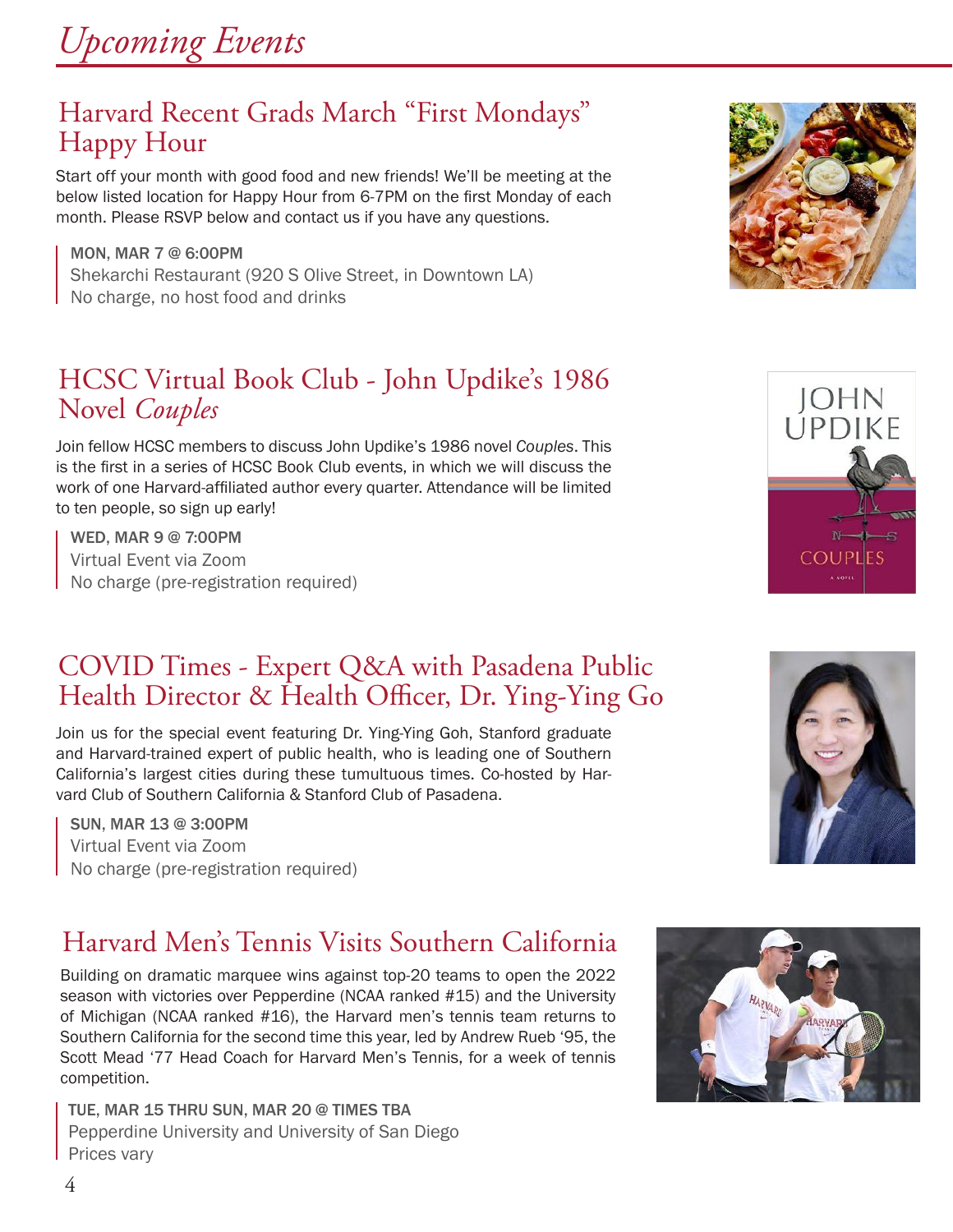### Harvard [Virtual] Global Networking Night

Twice a year, thousands of Harvard alumni make new connections at Global Networking Night (GNN) events in cities across the globe. The last GNN drew more than 5,000 alumni in 85 cities worldwide! The next opportunity to tap into your Harvard Network is on Wednesday, March 16, 2022. Join us!

WED, MAR 16 @ 6:00PM Virtual Event via Zoom No charge (pre-registration required)

### The Fight For Fair Housing

Join us for a candid conversation with Reed N. Colfax '92, (magna cum laude), Yale University Law School (JD '96) about the fight for Fair Housing and how California's cutting edge state-mandated housing goals attempt to bring us closer to "fairness" in housing. California is not known for its housing affordability. How can low-cost housing make "moving to opportunity" possible for racial and ethnic minorities to gain a level playing field in the game of life?

THU, MAR 17 @ 5:00PM Virtual Event via Zoom No charge (pre-registration required)

### Harvard Recent Grads April "First Mondays" Happy Hour

Start off your month with good food and new friends! We'll be meeting at the below listed location for Happy Hour from 6-7PM on the first Monday of each month. Please RSVP below and contact us if you have any questions.

MON, APR 4 @ 6:00PM Intercontinental Hotel Lobby (Downtown LA) No charge, no host food and drinks

### PACHINKO Q&A with Writer-Producer Soo

Join us for a Q&A with writer-producer Soo Hugh, who serves as showrunner, executive producer, writer and visionary behind drama series *PACHINKO*, based on the international best-selling novel of the same name. The show will premiere March 25, 2022 on Apple TV+.

#### THU, APR 7 @ 5:30PM Virtual Event via Zoom \$5 for Harvard Club, H4A, Harvardwood, and Partner club members; \$10 for non-members.







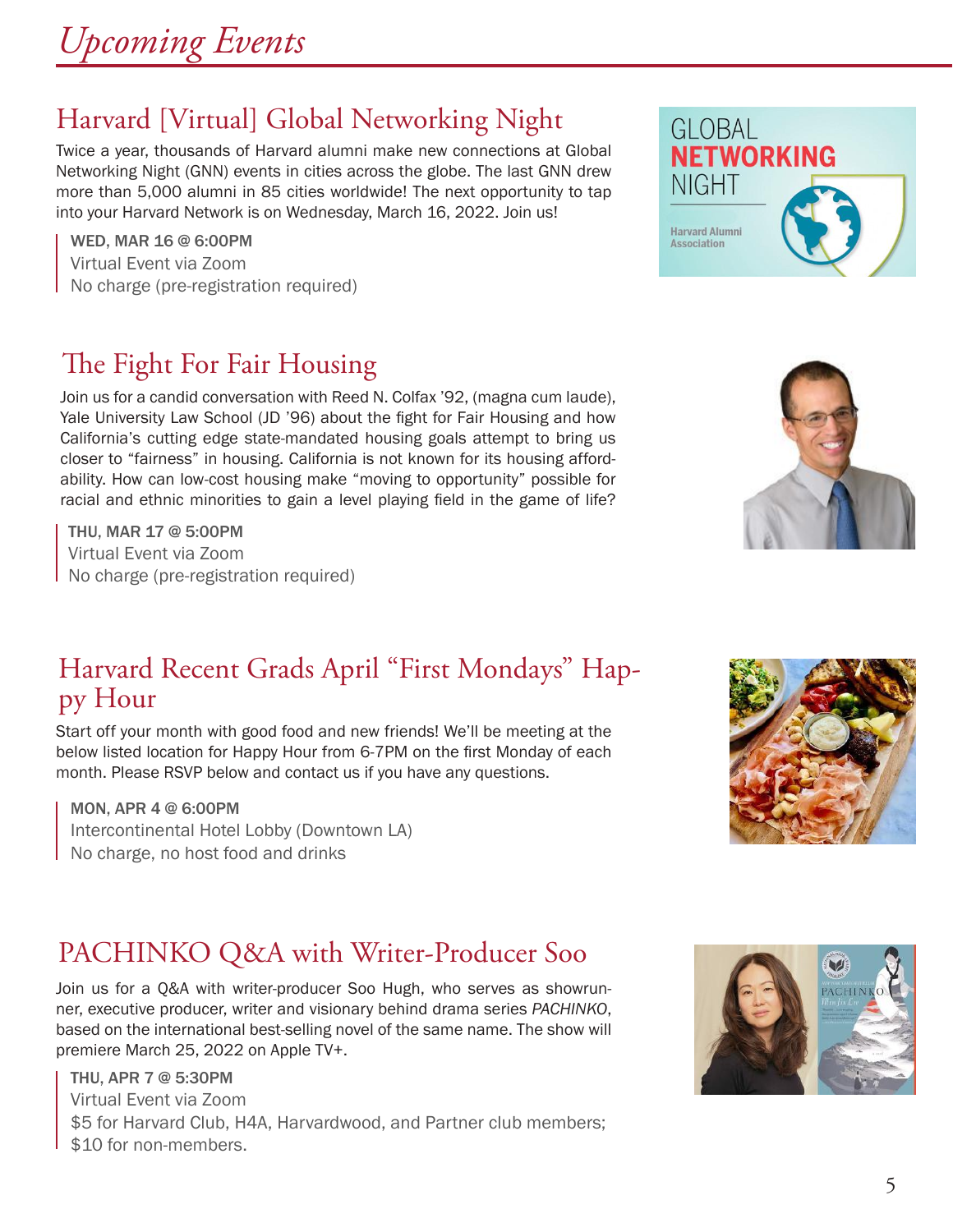## *Recent [Virtual] Events*

### Partner Club Event: Victoria Martino Art History Lecture Series

On February 8, 2022, the Harvard Club of San Diego hosted the first of a five-week lecture series commemorating the 150th birthday of artist Piet Mondrian, known as the father of modernism. This five-week lecture series will trace Mondrian's dramatic development through a veritable lexicon of art movements: from his early representational landscapes, through Fauvism, pointillism, post-impressionism, neo-impressionism, luminism, and cubism, to the final breakthrough of his unique personal style, which has become synonymous with twentieth-century modernism. Additional lectures in the series will take place on March 1 and March 8, 2022.

### Mexicali to Mayo Clinic

On February 16, 2022, the Harvard Latino Alumni Alliance hosted a moderated conversation with Dr. Quiñones-Hinojosa following a screening of the Netflix: The Surgeon's Cut episode in which he was featured. Dr. Quiñones-Hinojosa serves as chair of the Department of Neurologic Surgery at Mayo Clinic in Florida and earned his M.D. at Harvard Medical School, where he graduated *cum laude.*



**MEXICALI TO MAYO CLIN** A DISCUSSION WITH DR. ALFREDO QUIÑONES-HINOJOSA WEDNESDAY, FEBRUARY 16TH 7-9 PM ET / 4 -6 PM PT

SPONSORED BY:<br>HARVARD ALUMNI IN HEALTH CARE (HAIH)<br>HARVARD LATING ALUMNI ALLIANCE (HLAA)<br>HARVARDWOOD

# **Harvard Tennis Has a Successful Trip to SoCal**



*Henry von der Schulenberg '24 (Nationally ranked #34)*

The Harvard Men's Tennis team launched its 2022 season at the NCAA Intercollegiate Tennis Association Kickoff Weekend during the first of the netmen's two trips to Southern California, with a dramatic win over the nationally No. 15 ranked Pepperdine Waves. The win was decided in the final match when captain Brian Shi '22 (nationally ranked #24), rallied, after dropping the first set, to win the next two sets and secure the team match, 4-3. Head Coach Andrew Rueb '95 called it "a classic 4-3 college match between two ranked teams where the line between winning and losing is only one or two points." The victory started off with Harvard earning the doubles point with wins from the nationally No. 14 ranked duo of Shi and first-year Daniel Milavsky at the No. 1 doubles spot, and the team of junior Harris Walker, who also won his

singles match (ranked #47), paired with sophomore Ronan Jachuk, who also won his singles match. The weekend solidified the Crimson Netmen's ranking, currently at No. 13. In the championship round, Harvard fell to then-No. 8 USC Trojans, when USC clinched four points, although when play was suspended the top three singles matches were all in tight third sets. Alumni of Harvard tennis in the stands included two inductees into the Harvard Varsity Hall of Fame, Los Angeles native Howard Sands '83 (Harvard's first All-American in tennis) and Elizabeth Evans '85 (Harvard's first ever All-American in singles and doubles in the same year), Beverly Hills High School graduate Sy Fountaine '83, Harvard-Westlake former No. 1 and Harvard captain Philip Tseng '98 MBA '04, Jim Curley '81, former U.S. Open tournament director, and Allan Goldman '58, along with other alumni and their young children. The team returns to Southern California during spring break to play the University of Wisconsin in San Diego, followed by a rematch with Pepperdine in Malibu on March 17, and culminating with the Ed Collins Invitational at the University of San Diego over the weekend of March 19 and 20.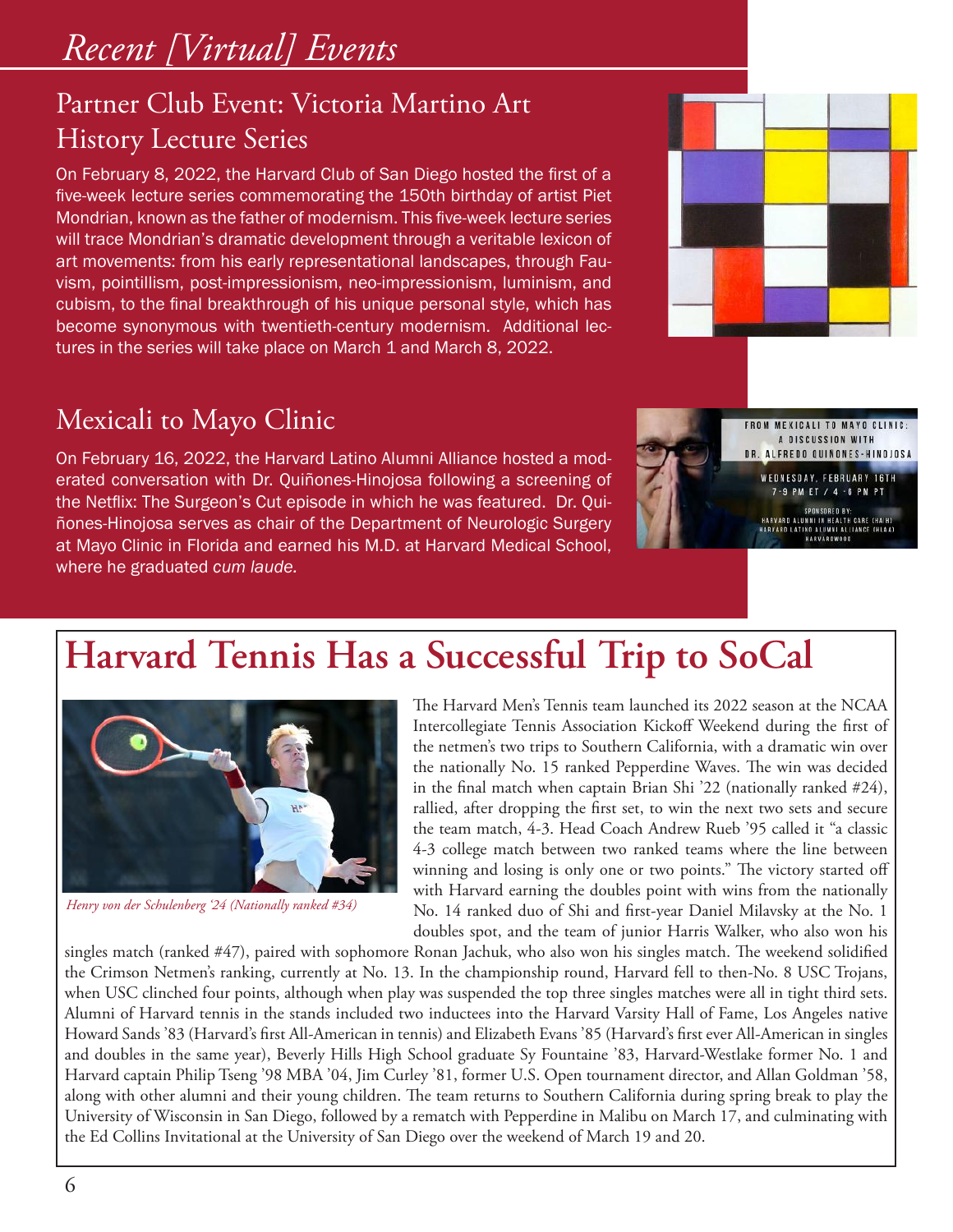### *Q&A from 02138:* Morgan Melito '22



Morgan Melito '22, a concentrator in History, with a minor in Spanish language, was born in Westlake Village, California and graduated from Westlake High School where she was a member of the mock trial team which competed in the final state championship. She was a two-year captain of the softball team and was named all-league through four consecutive years. She is a senior residing in Mather House. At Harvard, she is the captain of the Harvard Softball team (two-time Ivy League Champion in 2018 and 2019). As a junior (2020 season), she batted .258 through 36 plate appearances with a .419 slugging percentage. She is a member of Women in Business and Athlete Ally, Student-Athlete Wellness Leader Program representative, and a Peer Advisor of Mather House. She has volunteered at Harvard Homeless Shelter. Morgan took a gap year during the 2020- 2021 school year due to the COVID-19. During her time off, she worked at a law firm that specializes in civil rights and Title IX.

#### *HCSC: What surprised you about being a student at Harvard?*

MM: I was surprised that I would develop this "buzz" as a student at Harvard. My friends, professors, and coaches are truly inspiring — not only are they exceptional people with impressive accomplishments, but they also pushed me to be great in all areas my life as well. I started saying "yes" to everything and taking on challenges that I didn't even think about attempting beforehand. I feel like I'm graduating here with a new sense of purpose and an even stronger drive to accomplish my goals.

#### *HCSC: When was the first time you visited Harvard and what were your impressions at that time?*

MM: The first time I visited campus was during my sophomore year in high school in January of 2015. I was recruited to play softball at Harvard and the team was hosting a winter clinic in the bubble on the football field. I was in absolute awe - probably because it had snowed several feet earlier that month and the campus was delicately painted white with snow. I remember standing outside the business school (I thought it was undergraduate campus at the time) and admiring how beautiful everything was.

### *HCSC: What was your favorite class (or professor) and why?*

MM: My favorite class was the sophomore tutorial for History concentrators entitled, "What is family history?" It was probably my most challenging class I've taken at Harvard. Each week, we had many lengthy, dense readings and Professor Jane Kamensky was not light on the feedback. While it was challenging, I was determined to improve and I became really passionate about the projects I was developing in the class. Soon enough, I took the topic of the final assignment and turned it into my senior thesis topic. Going into that course, I didn't even think about writing a thesis, but I was so hooked on the subject and I knew that my work was unfinished. My senior thesis is on the legal and activist connections between the reproductive justice movement and gay rights in 1960s -1970s United States history.

#### *HCSC: What has been your funniest moment at Harvard?*

MM: One of my funniest movements at Harvard was when my softball team got stuck in Chicago on our way back from playoffs in Arizona. We had a connecting flight through O'Hare airport, but didn't land in time from Arizona to make the flight. We had to stay in a hotel until our new flight the next morning. It was a bonding moment for all of us because we didn't have any of our bags (toothbrush included).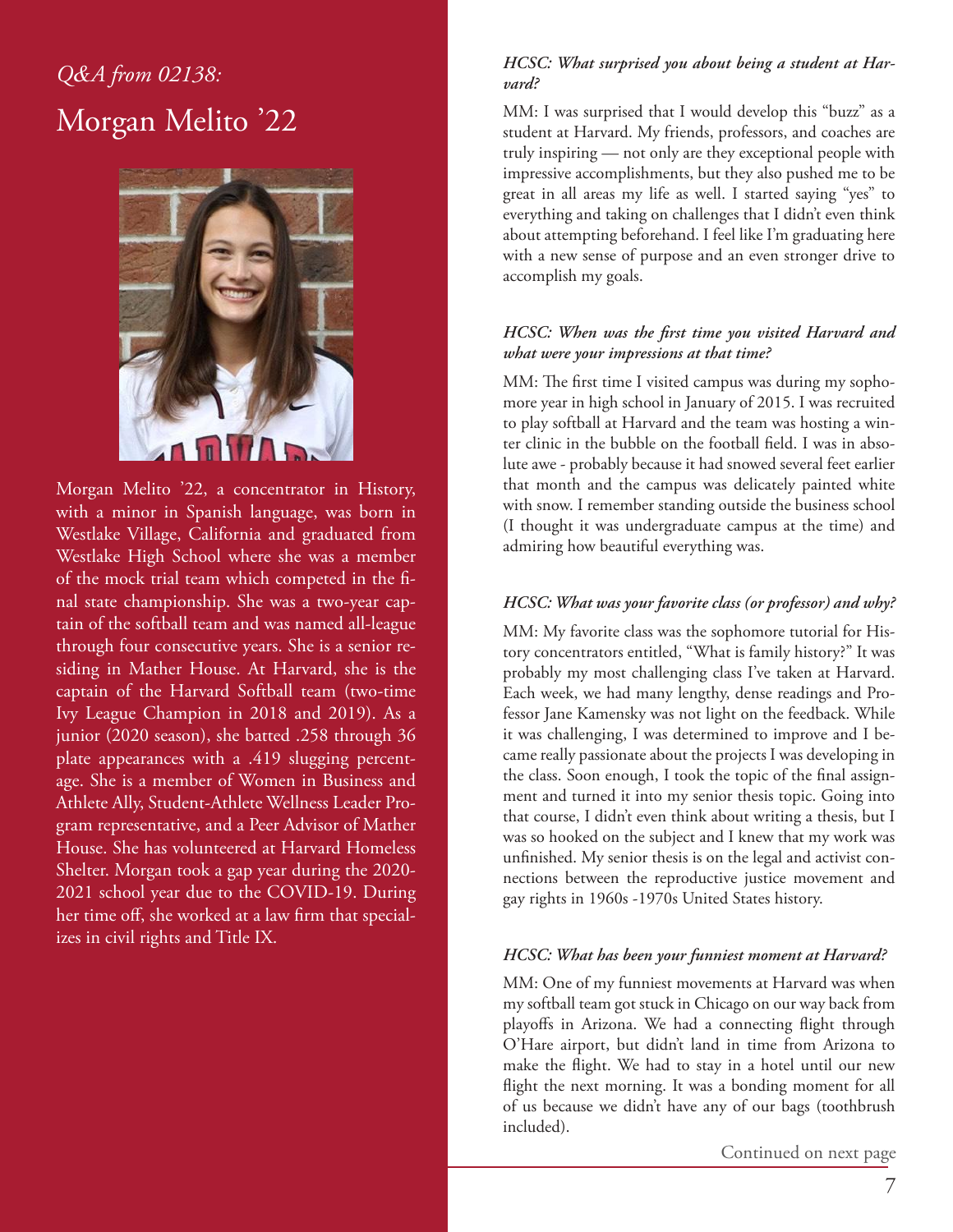### *HCSC: If you were President of Harvard, what would change?*

MM: If I was the President of Harvard, I would try to expand the guidelines for spending the endowment money. I would argue that endowment money could be spent for the experience of students as well, such as funding mental health resources, providing more financial aid for more students, and renovating dorms.

#### *HCSC: What do you miss most about Southern California (other than the weather, food and family)?*

MM: I miss how beautiful the landscape is in Southern California. We are so lucky to be surrounded by mountains, ocean, and wildlife. Its been fun to live a city life in Cambridge, but I definitely know I'll need to be surrounded by nature in the future after college.

#### *HCSC: How do you think Southern California will figure into your future after Harvard?*

MM: I'm not sure where I'll end up! Its hard to pass up Southern California, so I might be coming home some time in the future. I also want to be near family, so I'll have to see where my two younger sisters end up as well.

#### *HCSC: How did you manage the transition to virtual classes?*

MM: Luckily, I only had one half semester of virtual classes during the spring of 2020 and took one course in the summer of 2020. I took a leave of absence from Fall 2020 - Spring 2021. The transition to virtual classes was difficult because it was difficult to connect with my classmates. However, I'm thankful to be back to in-person classes this year and I've been soaking up every moment in a real classroom.

#### *HCSC: What are your plans for the summer of 2022?*

MM: After graduation, I'll return to Southern California to be with my family before starting a job in the fall. I have not solidified my plans for a job post-grad yet. I'm hoping to get some hiking trips in with friends and lake trips with my family.

#### **President** Joan Chu Reese '85

**Executive Vice President** Gary Barkin '86, JD '93

**Vice Presidents Communications** Pooja Nair JD '11 Brittany Wang '17

**Vice Presidents Finance/Financial Aid** John Luna '03 Corey Mazza '08

**Vice Presidents Membership** Marsha Hirano-Nakanishi EdD '81 Matthew Stasior '87

**Vice Presidents Orange County** German Enciso HMS Research Fellow '07-'09 A. J. Rogers MD '79

**Vice Presidents Programs** Madeleine Mejia EdM '00 Maiya Williams Verrone '84

**Vice Presidents Radcliffe** Elizabeth Gillis '82 Kay Park '87

**Vice Presidents Schools** Harry Kim '86 Eva Plaza '80

**Secretaries** Jennifer Hsu '95 Lisa Watanabe-Peagler '02

**Past President** Patric M. Verrone '81

**HAA Regional Director** Kay Park '87

#### **BOARD MEMBERS**

Steven M. Arkow '84 Jonathan Aibel '91 Joanna Chan '02 Laura Gomez '86 Karen Hernandez MBA '00 Michael Kline '88 Jade Le '10 Maurice Levin '78, MBA '84 Adia Matthews '10, MBA '15 Sonia Molina DMD '89, MPH '89 George B. Newhouse '76 E. Dryden Pence III '82 Andy Riemer EdM '18 Joe Rogers '86 Ethel Seminario-Laczko EdM '84 Peter Shimamoto JD '85 Kenneth S. Williams '78

#### **CLUB NEWSLETTER/ WEBSITE**

Terry Nathan (310) 546-5252 email: HarvardSoCal@gmail.com

This newsletter accepts items for publication. Materials must be submitted by the 12th of the prior month to appear in the following newsletter. Please include a phone number or email address with all submissions. Email submissions to: HarvardSoCal@gmail.com.

Harvard Club of Southern California 1020 Manhattan Beach Blvd, Suite 204 Manhattan Beach, CA 90266

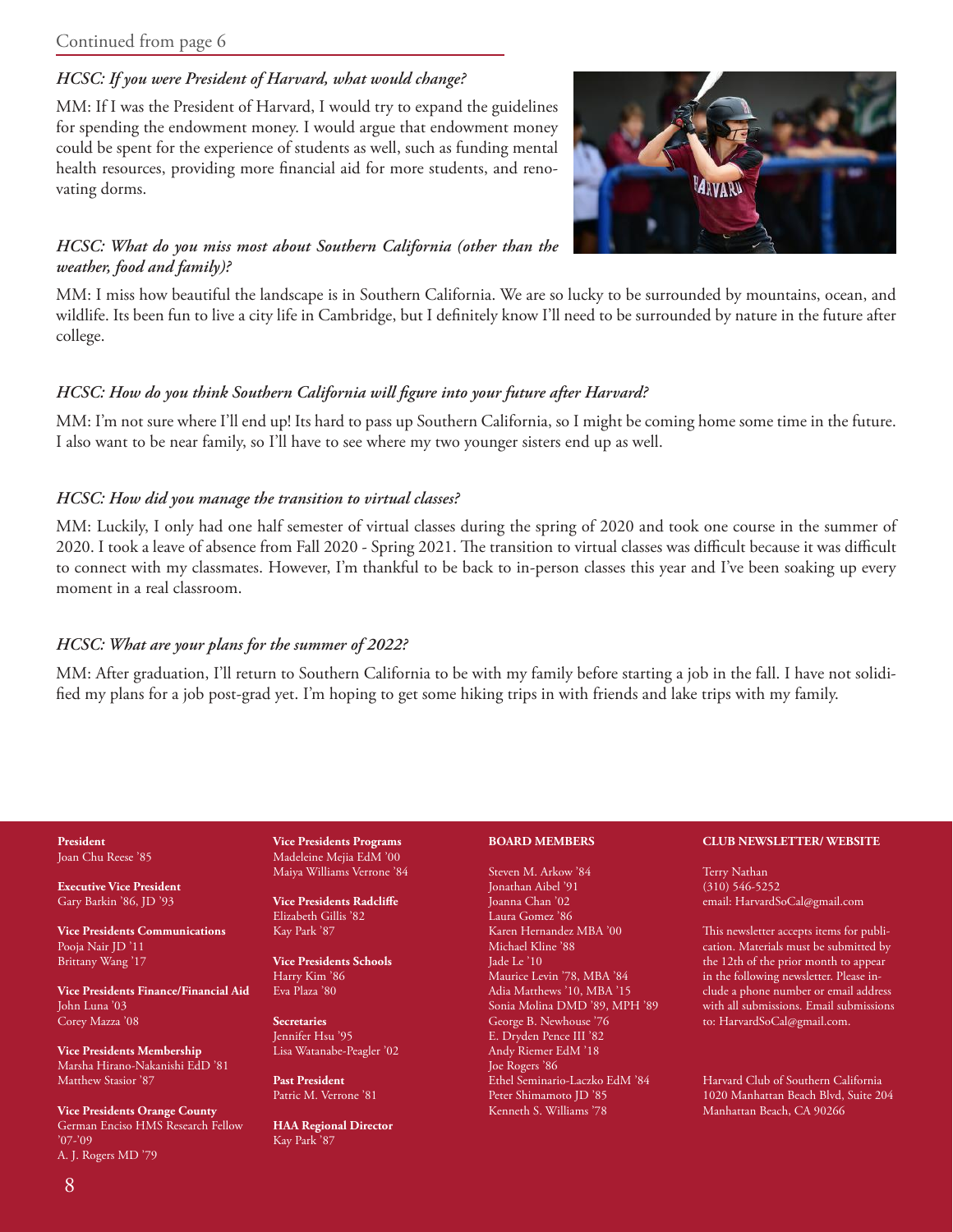## 2022-2023 CLUB ELECTION SLATE

Pursuant to Article IV, Section 1 of the Club By-Laws, the Nominations Committee presents the following nominations for officers and directors of the Harvard Club of Southern California for the year 2022-2023:

#### **OFFICERS:**

TAS

| Title                    | <u>Name</u>                                   |
|--------------------------|-----------------------------------------------|
| President                | Joan Chu Reese '85                            |
| Executive VP             | Gary Barkin '86, HLS '93                      |
| <b>VP</b> Communications | Pooja Nair HLS '11                            |
| VP Finance               | John Luna '03                                 |
| VP Finance               | Corey Mazza '08                               |
| VP Membership            | Marsha J. Hirano-Nakanishi EdD '81            |
| VP Membership            | Matthew Stasior '87                           |
| VP Orange County         | German A. Enciso, HMS Research Fellow '07-'09 |
| <b>VP</b> Orange County  | A.J. Rogers MD '79                            |
| VP Programs              | Madeleine Mejia EdM '00                       |
| VP Programs              | Maiya Williams Verrone '84                    |
| VP Radcliffe             | Elizabeth Gillis '82                          |
| VP Radcliffe             | Kay L. Park '87                               |
| VP Schools               | Harry Kim '86                                 |
| VP Schools               | Eva Plaza '80                                 |
| Secretary                | Jennifer Hsu '95                              |
| Secretary                | Lisa Watanabe-Peagler '02                     |
| Past President           | Patric M. Verrone '81                         |

#### **DIRECTORS:**

| Term Ending 2023 |                               |
|------------------|-------------------------------|
| Director         | Karen Hernandez MBA '00       |
| Director         | Maurice Levin '79, MBA '84    |
| Director         | Adia Matthews '10, MBA '15    |
| Director         | Sonia Molina DMD '89, MPH '89 |
| Director         | Glenn Nano '98                |
| Director         | Brittany Wang '17             |
|                  |                               |

#### **Term Ending 2024**

| Director | Steven M. A |
|----------|-------------|
| Director | Catherine I |
| Director | Jade Le '10 |
| Director | Laura Gom   |
| Director | Andy Riem   |
| Director | Kenneth S.  |
|          |             |

Director Steven M. Arkow '84 Director Catherine Bond '20 Director Laura Gomez '86 Director Andy Riemer EdM '18 Director Kenneth S. Williams '78

#### **Term Ending 2025**

Director Joanna Chan '02 Director Michael Kline '88 Director George B. Newhouse, Jr. '76 Director Joe Rogers '86 Director Ethel Seminario-Laczko GSE '84 Director Peter Shimamoto JD '85

*This slate of candidates has been approved by the Board of Directors. All candidates are running unopposed. On or before April 15, 2022, any 25 or more active members of the Club are entitled to file a nomination of any other eligible member for any office. Nomination petitions should be sent to Club Secretary Jennifer Hsu at jenniferhsula@gmail. com. The ballot will be sent out with the May newsletter. Members may vote for every candidate on the election slate should they choose to do so.*

*Note: Applicants for the Harvard Club of Southern California Board of Directors are welcome. Please write to Harvard Club of Southern California Nominations Committee at HarvardSoCal@gmail.com.*